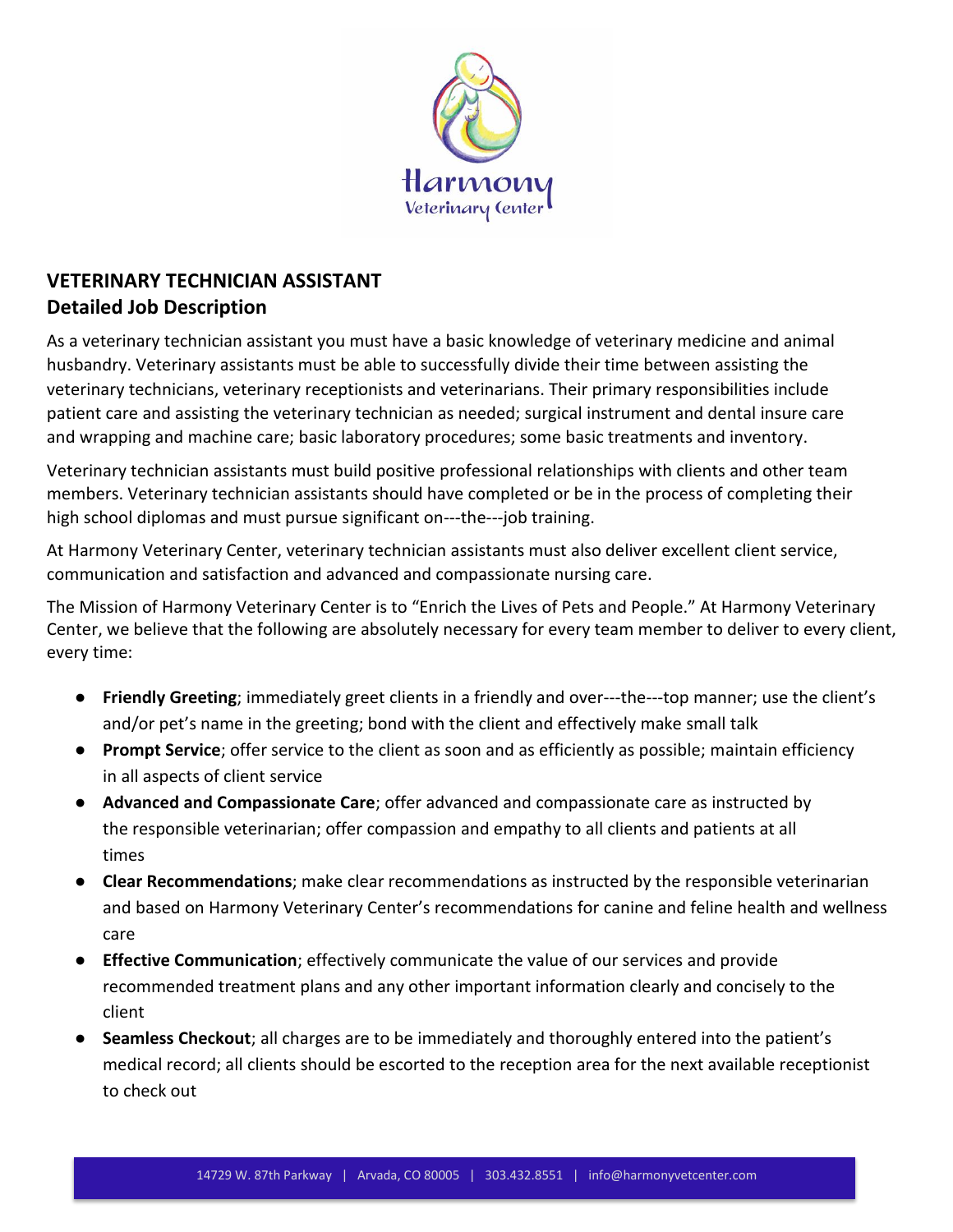

- **Follow-Up Care**; every client should receive a follow-up call after their appointment; examples of follow up calls include post vaccination, labwork results, post anesthesia and any medical concerns
- **Professionalism**; Every team member contributes to the professional reputation of the practice and is expected to exhibit core competencies and qualities expected of a professional.
- **Servant Leadership**; a servant-leader focuses primarily on the growth and well-being of people and the communities to which they belong. Servant leadership seeks to involve others in decision making, is strongly based in ethical and caring behavior, that enhances the growth of the human animal bond while improving the caring and quality of life for the pet, the client and the practice.
- **Adherence to the Vision and Values** of Harmony Veterinary Center to Enrich the Lives of Pets and People

## **DUTIES, RESPONSIBILITIES AND SKILLS:**

## **General Knowledge:**

- Know and understand the range of services our practice provides and be familiar with the species we treat, including breeds and coat colors
- Follow OSHA standards and be able to find the *Material Safety Data Sheets (MSDS) Books* and *Harmony Veterinary Center's OSHA Book* quickly
- Know and use proper medical terminology and abbreviations when speaking and writing
- Competently speak and write the English language

# **General Tasks:**

- Always arrive 10 minutes before scheduled time to work so that you will be in position and prepared to work at the start of each scheduled shift and maintain accurate personal time cards; clock out for any breaks, and take scheduled lunches
- Be willing and available to stay late or through breaks, when needed, to assist with emergency or critical--- care patients
- Enter the practice through the front door, so that you see what clients see; pick up trash or feces from the parking lot, sidewalks, or entryway, as needed
- Maintain a professional appearance while at work, including matching, clean and non---wrinkled uniforms
- Change clothes during shifts as necessary to look professional and avoid carrying odors
- Promote a positive attitude among staff; smile and maintain an even, friendly demeanor while on the job and handle stress and pressure with poise and tact
- Perform job tasks efficiently and effectively without rushing; be detail oriented and exact
- Show respect for clients, team members, and animals (alive or deceased) at all times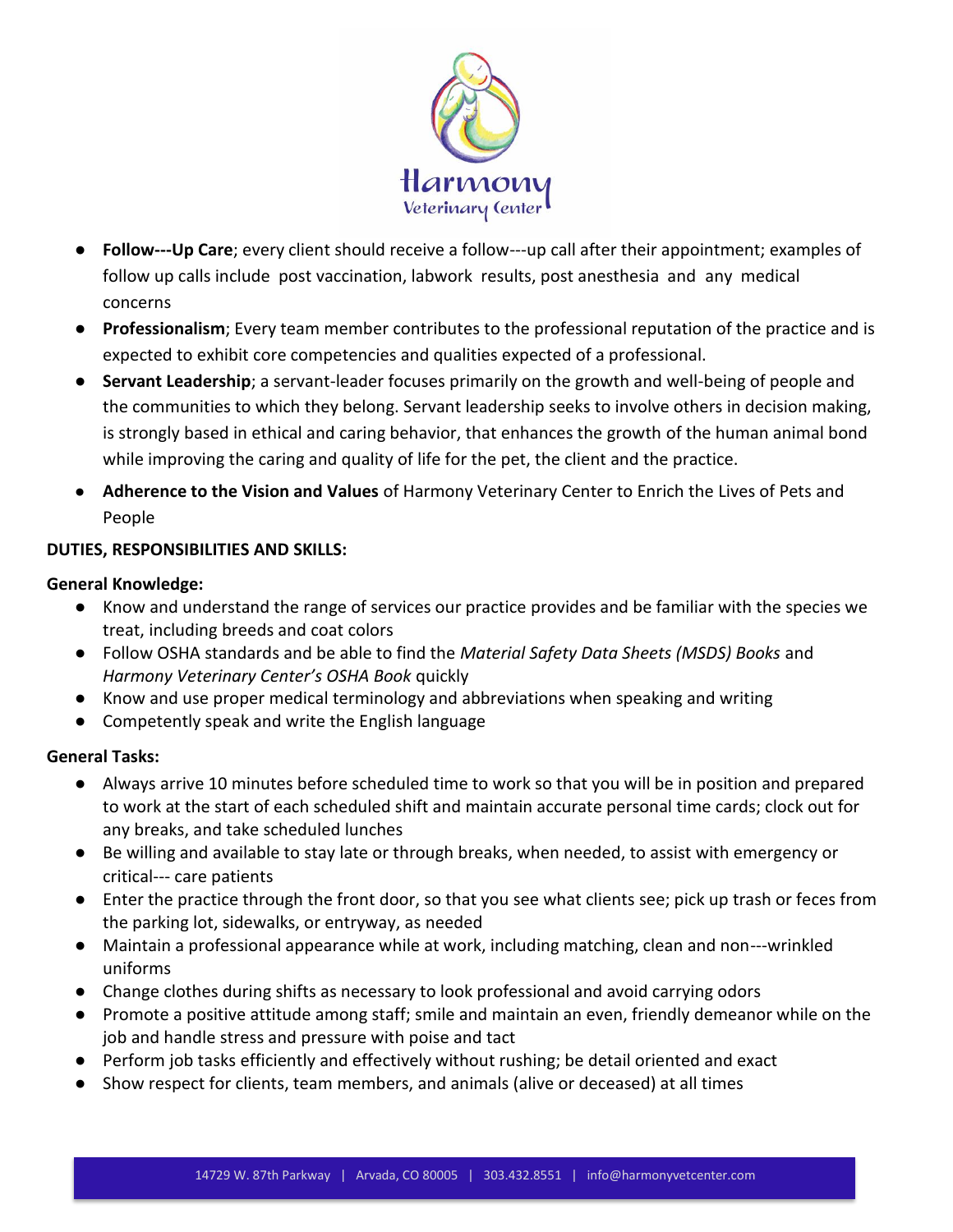

- Have the physical strength and ability to stand for an entire shift when needed; be able to lift pets and objects weighing up to 40 pounds without assistance and ask for assistance in lifting patients weighing more than 40 pounds
- Maintain a list of tasks and engage in productive work, such a cleaning and organizing or completing a task in your area of responsibility during slow periods
- Assist other employees as needed; avoid waiting for coworkers to ask for assistance; always ask *"how can I help you?"* or *"what do you need help with?"*
- Participate in your performance appraisal, and, as requested, in those of others
- Participate in all team meetings and training meetings
- Keep up with new developments in the field by reading journals and attending continuing education; attend off---site CE as required by the practice manager
- Maintain constant vigilance regarding open doorways that could allow pets to escape from the facility and always use hospital slip leads when escorting pets --- never rely on client's leash
- Maintain strict confidentiality regarding clients and patients for whom the practice provides veterinary services and always record client services, communications and conversations
- Be prepared to handle any pet or facility emergency that may arise, including dog or cat fights, choking or strangulating animals, and facility fire or weather-related emergencies; be prepared to follow the OSHA emergency action and/or contingency plans
- Follow established facility closing procedures to ensure the security of patients, staff, data, revenue, inventory, and the building

# **Patient Care Tasks:**

- Possess sufficient strength and assertiveness to effectively restrain patients and ensure the safety of clients, veterinarians and other team members, as well as the safety of the pet; recognize aggressive patient and use muzzles and other protective equipment, as needed
- Draw up vaccines and/or injections for administration; dispose of used needles and syringes and other sharp objects as set forth by the practice's policy and OSHA standards
- Use the tech sheet located in the chart, keep a small notebook in your pocket to record accurate instructions, particularly regarding the preparation and administering medications to be dispensed or treatments performed
- Inform the practice manager or doctors immediately of all bite/scratch wounds or any other injuries you suffer so that reports can be made and you can be referred for timely medical care by a physician, if necessary; clean all wounds quickly and thoroughly
- If a client is bitten or scratched by their pet, inform the practice manager or responsible veterinarian and advise the client to clean all wounds quickly and thoroughly; provide a self aid kit for the client to use
- Clean and straighten exam rooms after every patient visit to prepare for incoming patients---use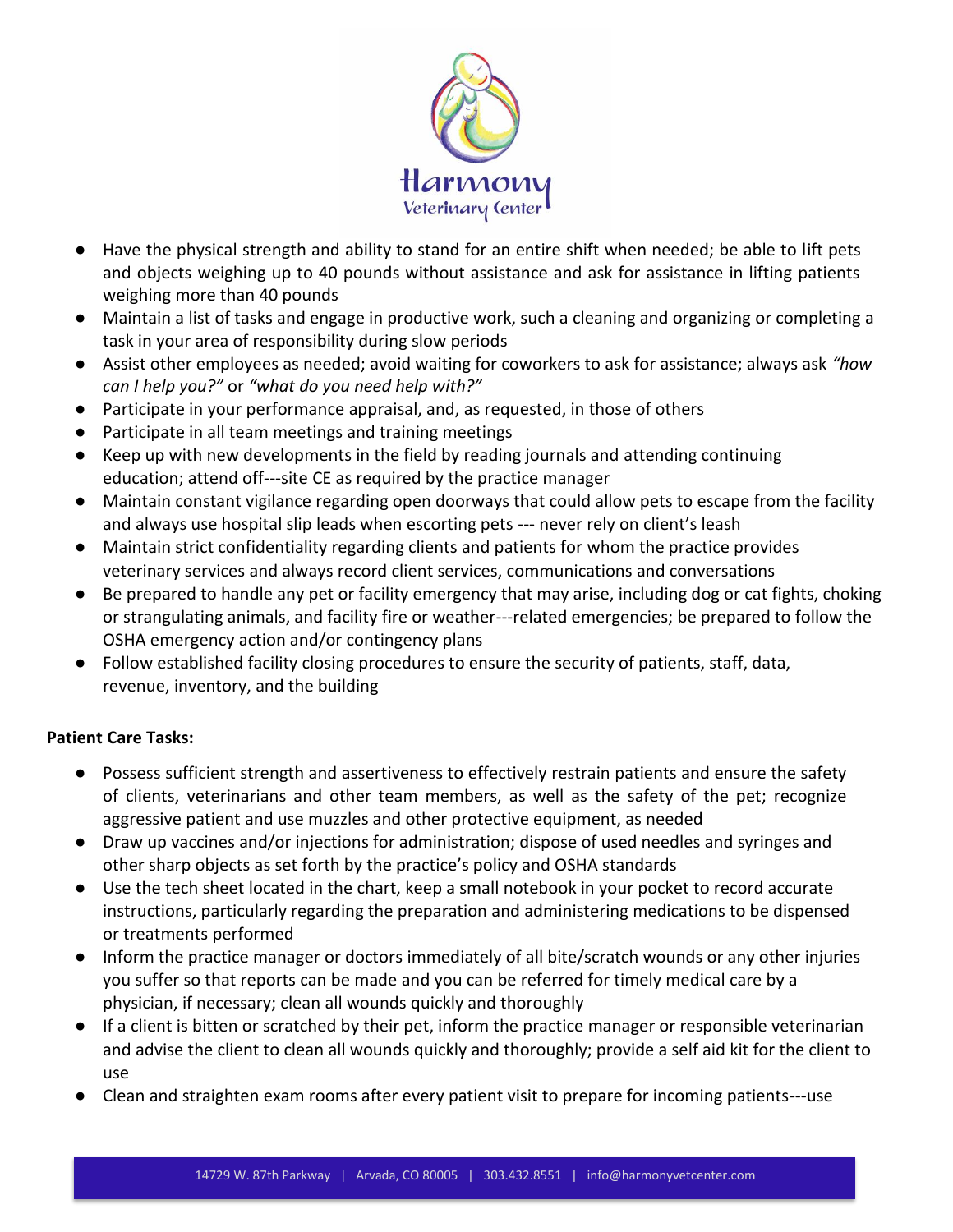

disinfectant on exam tables, remove sources of offensive odors, empty trash if needed; check floors, walls, doors, and counters, and sweep or clean them as needed

#### **Nursing Care Tasks:**

Basic and Environmental Tasks:

- Prioritize tasks to maximize clients' satisfaction and patients' health
- Maximize patients' comfort with a gentle and reassuring manner; understand that actions that would constitute animal cruelty under state and/or local laws and the practice's policy will be grounds for immediate reprimand and/or termination
- Monitor patients' behaviors and note potentially aggressive behaviors; use caution when handling aggressive or potentially aggressive pets--- request assistance when needed
- Complete and update IOR (Ingredients for Optimal Recovery) and computer notes three to four times daily--- mark off treatments performed and medications given; use warning ink tamp (red paw print) to indicate aggressive behavior on cage cards, IORs, physical records (charts) and an alert on computer records as appropriate
- Monitor changes in patients' conditions and alert doctors to significant changes
- Monitor patients for vomit, blood, urine, and feces in the cage, and clean patients and cages as needed; note this on the IOR (Ingredients for Optimal Recovery) and in the computer
- Provide patients with clean, soft bedding twice daily when performing treatments and clean cages as needed when soiled; changes litter boxes as needed, at least twice daily
- Wash, dry, and store bedding and towels in the treatment area as needed
- Walk dogs on a double leash in the exercise area; ensure that they are restrained and under your control at all times; never walk more than one at a time; never use the client's leash, always use a slip lead
- Follow isolation procedures; prevent contact between contagious animals and other patients; using the designated products and dilutions for disinfectants, properly disinfect your shoes, hands, and clothing before leaving isolation areas
- Walk isolation patients only when necessary and clean up after them immediately
- Before leaving for the end of the day, always ask the doctor you are working with or other team members if the is anything else that they need for the day

## **Technical Tasks:**

General Technical Tasks:

● Restrain pets in a manner that allows necessary work to be performed, minimizes patient stress, and ensures their safety and that of other people; safely and effectively apply and use restraint devices, including muzzles, towels, gloves, and cat bags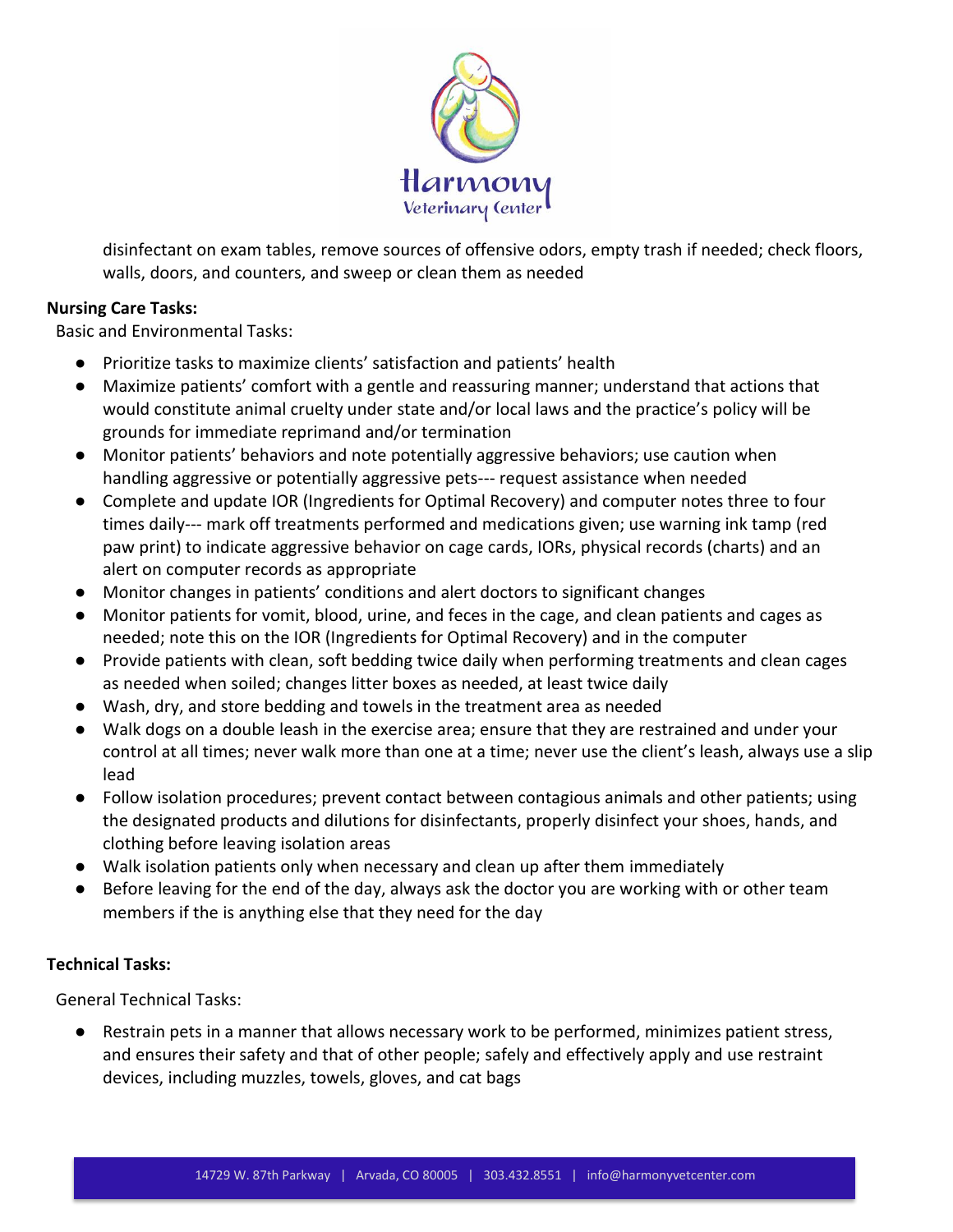

## **Laboratory Tasks:**

- Understand the paperwork and procedures of outside laboratories, including Antech,Idexx, Zoetis Colorado State University, VARL, Kansas State Rabies Laboratory, Michigan State University, Texas A&M etc, used by the practice; fill out the paperwork appropriately and use the correct tubes for samples
- Maintain all laboratory equipment including centrifuges, microscopes, and chemistry analyzers;
- Utilize *Harmony Veterinary Center's Laboratory Reference and Protocol Book*
- Maintain stains and other supplies to ensure the best results and prevent contamination of stains; replace stains when ineffective or contaminated
- Use proper stain techniques to maximize the diagnostic capability of prepared slides: fine needle aspirates, vaginal cytologies, fecal cytologies, ear cytologies, skin cytologies and scotch tape preps; have a veterinary technician microscopically examine the sample in a timely manner
- Obtain fecal samples, prepare for centrifugation; have a veterinary technician microscopically examine the sample in a timely manner
- Obtain fecal samples, prepare direct smear using saline or iodine; have a veterinary technician microscopically examine the sample in a timely manner
- Perform partial urinalysis--- physical exam, dipstick, specific gravity and centrifugation; have a veterinary technician microscopically examine the sample in a timely manner
- Complete routine ELISA snap tests, such as HW 3dx, feline FIV/FeLV, giardia and parvovirus tests; understand how to interpret results and save all positive test results fro review by the veterinary technician and/or responsible veterinarian
- Understand how to use the in-house blood machines and prepare samples to be run; present results to the responsible veterinary technician and/or responsible veterinarian

## **Radiology Tasks:**

- Maintain radiographic, developing, and shielding equipment to maximize patients' and employees' safety; record maintenance data per OSHA standards and state laws
- Maintain a radiograph log book that complies with AAHA standards and/or state laws
- Ensure that x---rays show dates and the practice's, clients', and patients' names, and that these are impregnated on the radiograph film as required by state boards or standards of veterinary practice
- Understand radiology software, computer and digital radiograph machine and use appropriately understand how to use our computer database; know add patients and clients into our database; know how to look up patient radiographs, add patients and clients into our database; understand how to load and expose radiographs into our digital system
- Know how to use the radiograph computer database, including how to find and finalize radiographs; know how to email radiographs to a specialist and/or Antech Radiology consult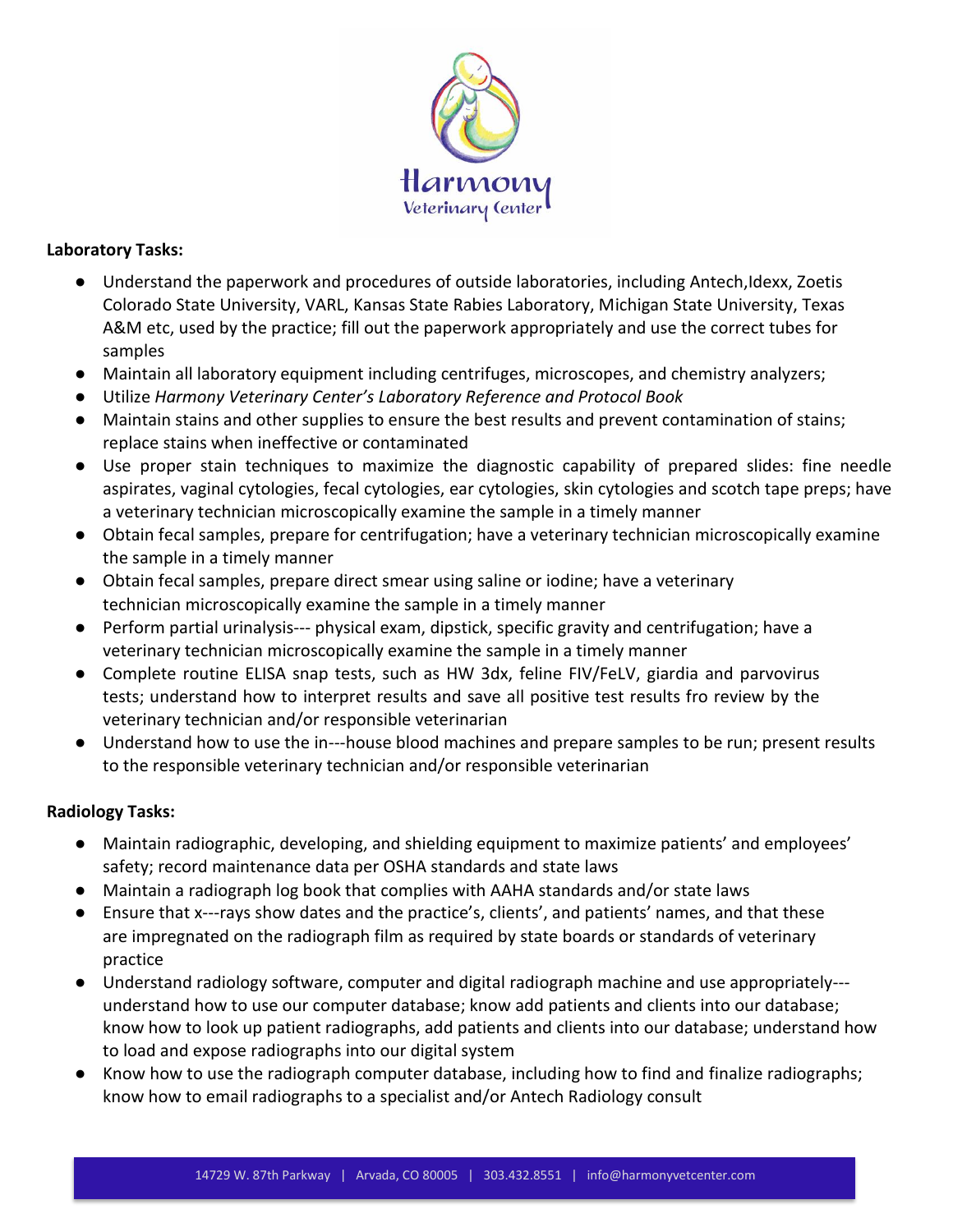

## **Radiology Tasks Continued:**

- Understand the radiograph filing system; properly label and file films from patient's records from previous veterinary facilities
- Minimize radiation hazards; use protective equipment and wear exposure badges during radiographic exposures for both body and dental; adjust machine settings to correct technique failures
- Develop, use, adjust, and maintain a radiograph technique chart that minimizes waste caused by erroneous exposures; consistently use right and left markers
- Properly measure patients for effective translation to radiograph machine settings
- Position patients to obtain diagnostic---quality radiographs of skeletal anatomy, internal organs, superficial lesions, or extremities

## **Emergency Care Tasks:**

- Know where to find the emergency drug kit located in the treatment area; make sure products have not expired and understand the basic uses for these drugs
- Know where to find the Fire Extinguishers, Eye Rinse, Emergency Alarms, Self Aid Kit, OSHA Spill Kit, MSDS Sheets, *Harmony Veterinary Center's OSHA Book*
- Know and understand *Harmony Veterinary Center's Emergency Evacuation Plan*

## **Anesthetic Tasks:**

- Be sufficiently familiar with the anesthetic machines to operate, maintain, and troubleshoot them routinely check soda---lime, maintenance team will record dates of soda---lime changes on the machines, maintenance will record dates of soda---lime changes on the machines; check anesthetic hoses for leaks and internal contaminants; ensure that the anesthetic scavenging system is functional and pressure check the anesthesia machines at the start of every day; ensure that the scavenger unit for anesthetic waste gases and that the oxygen is turned on at the beginning of the day and off at the end of the day
- Understand the differences between closed--- and open---circuit administration of anesthetic agents, adjustments needed for oxygen flow rates, and anesthetic percentages used; understand the alarm on the anesthetic system and how to properly use the pop---off valve
- Regularly check the level of inhalant anesthetic in vaporizers; add anesthetic, as needed
- Check pressures in oxygen tanks regularly and replace tanks at appropriate times; check regularly for leaks in oxygen hoses and couplings
- Connect oxygen tanks to anesthetic machines without damaging gaskets; maintain spare gaskets and replace them if they are damaged
- Test endotracheal tubes at the time of cleaning and before using--- check for mucous plugs, tears, holes and leaks; make sure the cuffs are patent and in working order and replace them if needed; this should be performed prior to using for any anesthetized patient and during cleaning